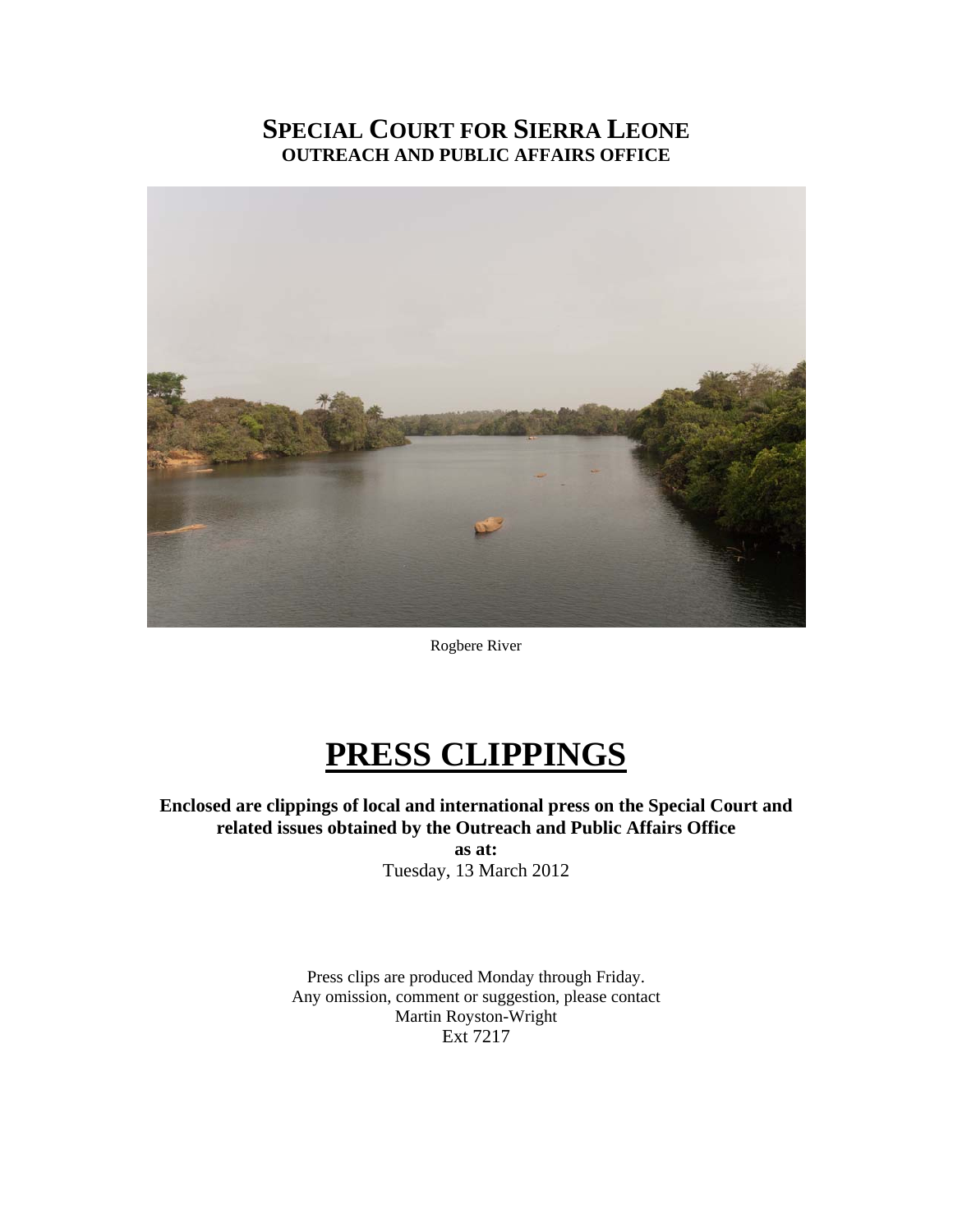| <b>Local News</b>                                                                  |           |
|------------------------------------------------------------------------------------|-----------|
| Judges Dismiss Taylor's Request for Judgment Date / Premier News                   | Page 3    |
| Hissene Habre: Belgian Extradition Case Opens at ICJ / Awoko                       | Page 4    |
| <b>International News</b>                                                          |           |
| First African Female Sworn in as ICJ Judge / Vanguard                              | Page 5    |
| World War Crimes Court Marks 10 Years / Agence France Presse                       | Pages 6-7 |
| Hague Court to Decide Where Former Dictator of Chad Will Be Tried / New York Times | Pages 8-9 |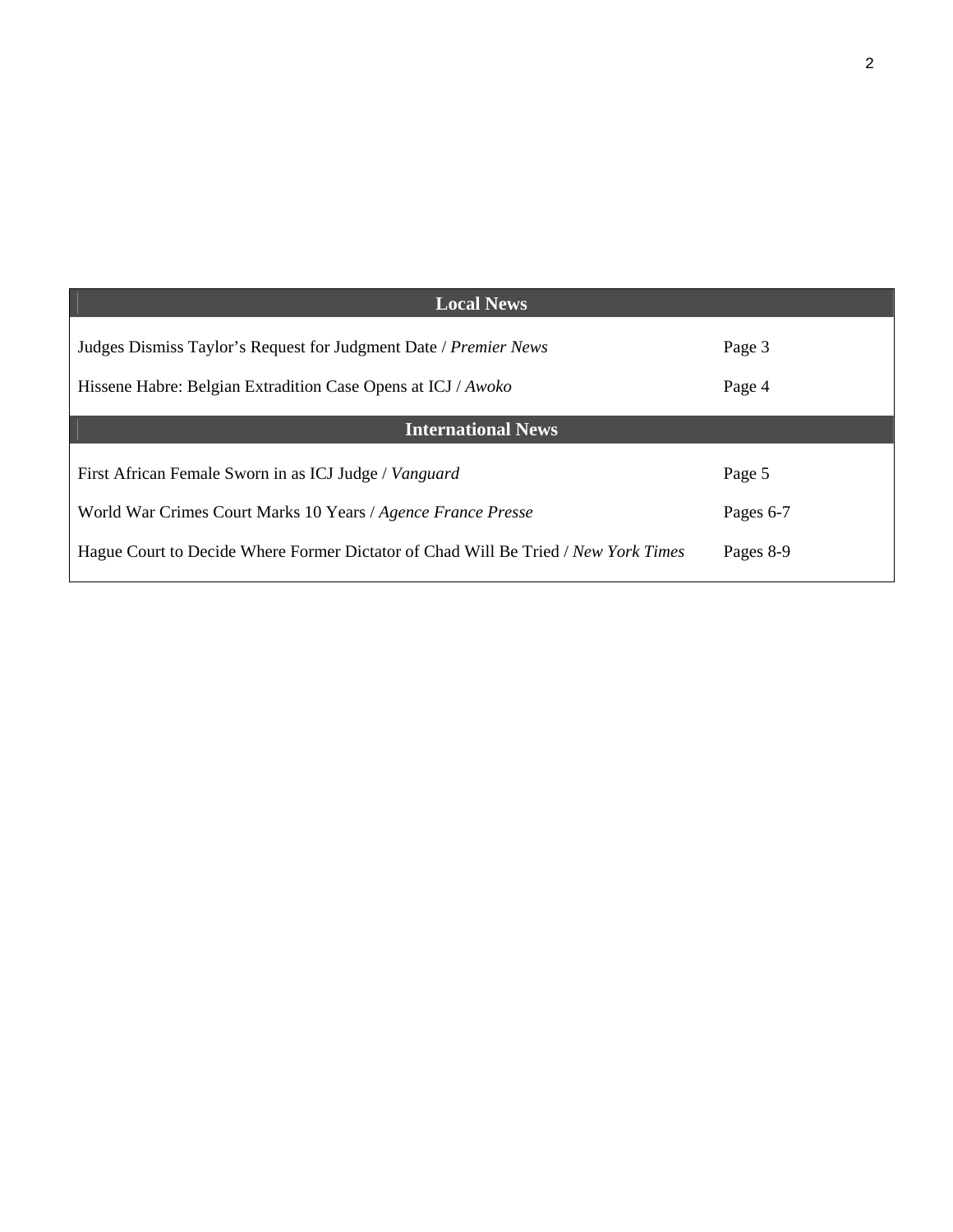# **Judges Dismiss Taylor's Request For Judgment Date**

#### udges in The Hague for the Special Court for Sierra Leone (SCSL) have unanimously dismissed a request by former Liberian President Charles Taylor's defense to change the date for the delivery of judgment.

#### **By Alpha Sesay**

After the announcement that the judgment to determine Taylor's guilt or innocence will be delivered on April 26, 2012, defense lawyers filed a motion requesting a change of date because Mr. Taylor's lead counsel, Courtenay Griffiths, has prior engagements in proceedings in the UK that cannot be changed.

In addition, the defense argued that delivering the judgment on the eve of Sierra Leone's independence will pose a security threat and add a bad taste to the country's celebrations.

Sierra Leone celebrates its 51st Independence Anniversary on April 27. Prosecutors opposed the defense request, urging the judges to stand by their originally announced date of April 26.

In a decision delivered this week, the judges dismissed the defense request, noting that when it issued their Scheduling Order on March 1 confirming that the judgment will be delivered on April 26, this gave Taylor's lead counsel a notice of about eight

weeks, which according to the judges, "is more than reasonable time for Counsel to make arrangements to be present for delivery of judgment."

The judges also noted that there are other co-counsels as part of Taylor's defense team who would be present in court in a case that lead counsel cannot attend proceedings on that day.

On the point that delivery of the judgment on the eve of Sierra Leone's independence could pose potential risk to security in the country, the judges noted that such an assertion "is entirely speculative and without merit."

For these reasons, the judges maintained that they will deliver their verdict on the guilt or innocence of Mr. Taylor on April 26 as originally announced.

Taylor is accused of bearing responsibility for crimes committed by rebel forces in Sierra Leone during the country's 11 year civil conflict.

The war in Sierra Leone ended in January 2002. Throughout his trial, the former Liberian President has maintained his innocence.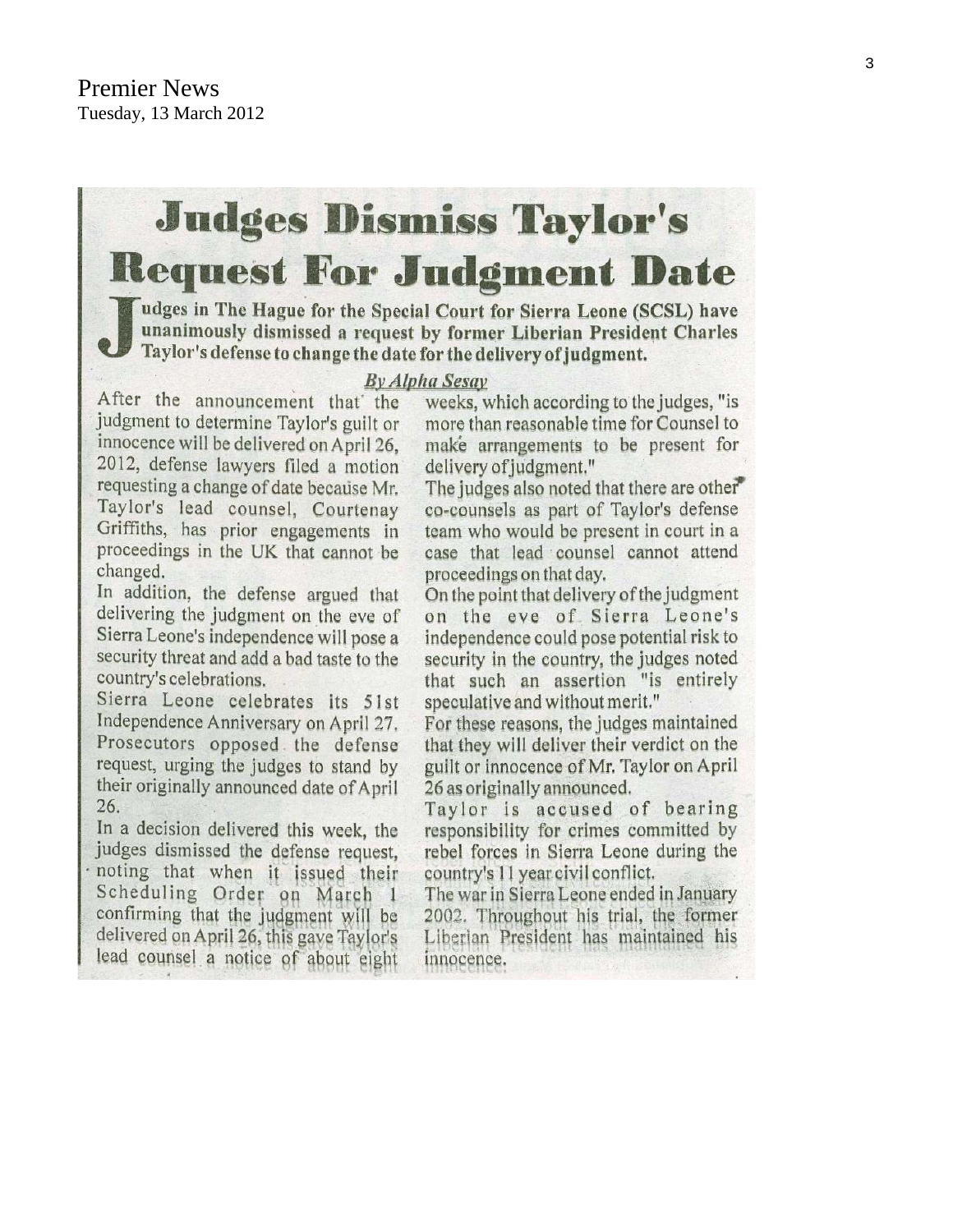### **Hissene Habre: Belgian extradition Case opens**



The International Court for Justice is hearing a request from Belgium to extradite Chad's ex-President Hissene Habre for trial for alleged atrocities. Mr Habre, 69, is accused of killing and torturing tens of thousands of opponents between 1982 and 1990 charges he denies. He has been living in Senegal since he was ousted in 1990 and was arrested in 2005 - but never prosecuted.

Senegal has previously refused, four extradition requests from Belgium. 'Hope'

Belgium has asked the UN's highest court to order Senegal to fulfil its obligations under international law - and either prosecute him or extradite him to stand trial in Brussels.

The case is about "taking a stand against impunity in the most serious crimes in international law". Belgian representative Paul Rietjens said during opening remarks, the Associated Press reports.

Public sittings will be held until 21 March in Dutch city of the Hague, where the court is based.

Senegal's representative is due to open its case on Thursday.

A ruling, which is legally binding, is not expected for months.

Dubbed "Africa's Pinochet", Mr Habre was charged in 2005 by Belgium with crimes against humanity and torture.

Alleged victims filed complaints under Belgium's universal jurisdiction law, which allows the country's judges to prosecute human rights offences committed anywhere in the world.

In January, a Senegalese court rejected a Belgian request to extradite Mr Habre.

At the time, Senegalese President Abdoulaye Wade said he expected the extradition would be imminent - and the appeal court's decision was due to a procedural error.

In papers filed with the International Court of Justice, Senegal contends that it still intends to prosecute Mr Habre, according to campaign group Human Rights Watch

But Senegalese officials have previously ruled out putting him on trial.

After years of wrangling, the African

Union has urged Senegal to either put Mr Habre on trial or send him to a country which would do so.

Last year, Senegal stopped plans to repatriate Mr Habre to Chad following a plea from the UN, which feared he could be tortured on his return.

Human rights groups also said he would not get a fair trial in Chad.

In 2008, a court in Chad sentenced Mr Habre to death in absentia for planning to overthrow the government.

A 1992 Truth Commission in Chad accused him of being responsible for widespread torture and the death of 40,000 people during his eight-year rule. He was accused of carrying out a

deliberate policy of terror to discourage any opposition. Survivors of torture say that, among other

things, they were subjected to electric shocks, near-asphyxia and "supplice des baguettes", when their head was squeezed between sticks.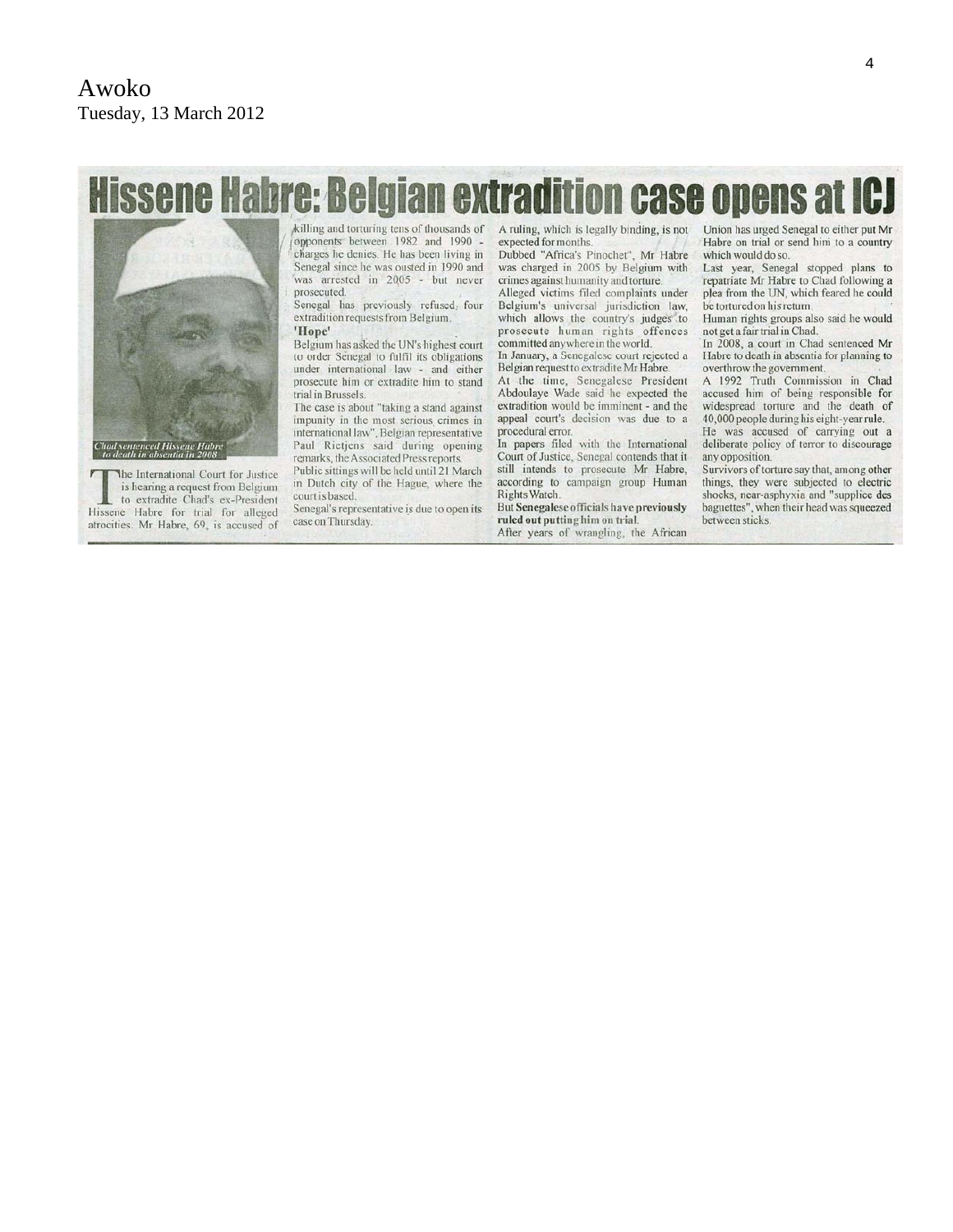Vanguard (Nigeria) Monday, 12 March 2012

#### **First African female sworn in as ICJ judge**

The Hague - Julia Sebutinde from Uganda on Monday officially started her term as a judge at the International Court of Justice (ICJ) in The Hague.

She becomes the first African woman to sit on the UN Court.

According to an ICJ statement, "her career objective is to contribute to world peace through the adjudication and settlement of legal disputes at national, regional and international levels.''

Sebutinde, 58, has worked for 32 years in the legal and judicial field.

Before joining the ICJ, she conducted judicial inquiries into high-profile corruption cases in Uganda and was a judge prosecuting against the former Liberian president Charles Taylor at a special court in Sierra Leone.

With Sebutinde, three female judges currently sit on the UN court bench, the other two being Judge Xue Hanqing from China and Judge Joan Donoghue from the U.S.

Both were elected in 2010. (NAN)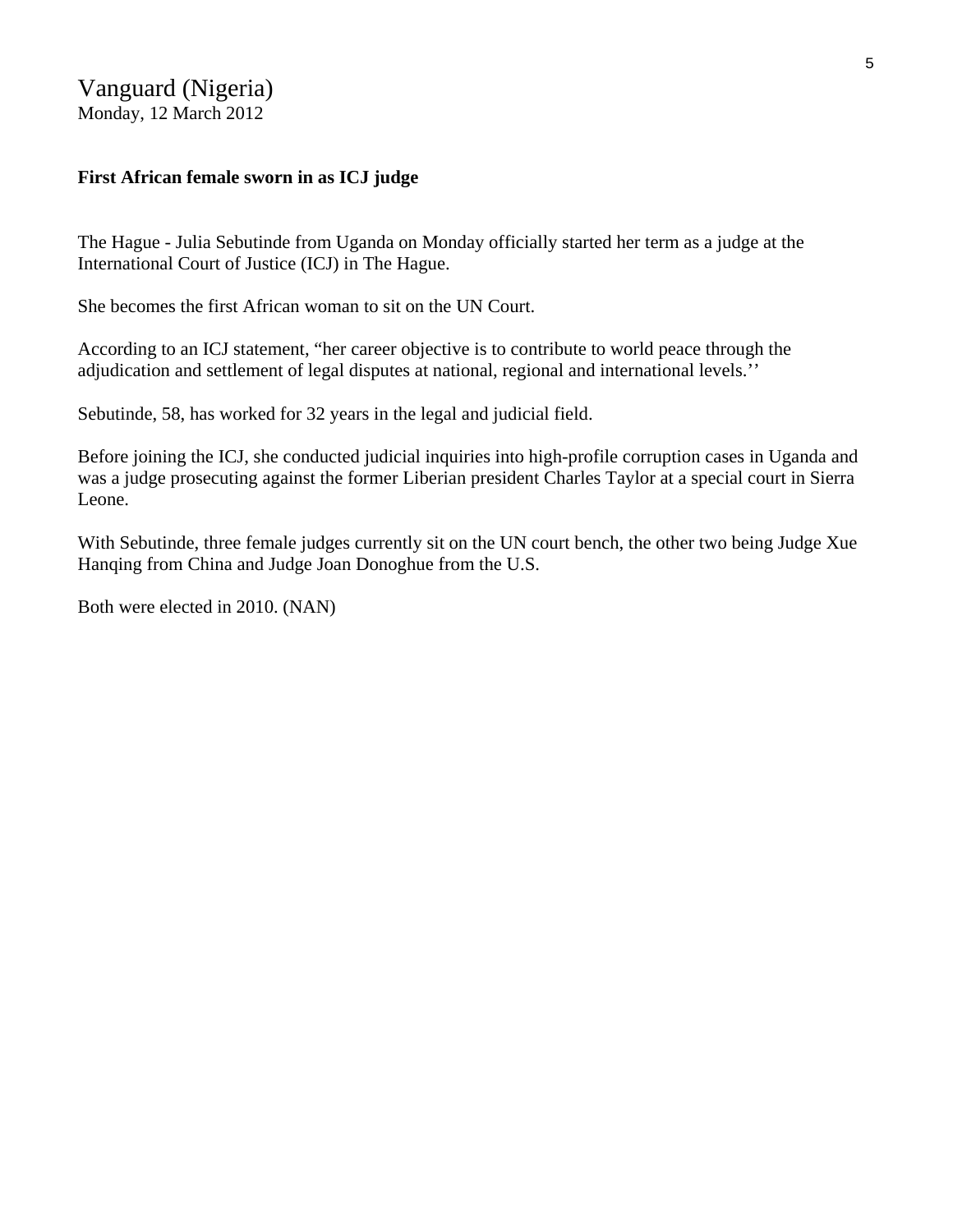# Agence France Presse

Tuesday, 13 March 2012

#### **World war crimes court marks 10 years**

The Hague - A decade after it was set up to try the world's worst war crimes, the International Criminal Court evokes strong responses with some hailing it and others branding it a tool of the winning forces.

For Luis Moreno-Ocampo, the court's chief prosecutor, it is a "respected global institution", but critics say the Hague-based ICC dispenses punishment only to losers in conflicts.

"When I started, people said we could not do it, we would never have a case in court," Moreno-Ocampo said in an interview on the eve of the ICC's first judgement since being called into life in July 2002.

"We now investigate in seven countries, we have people in prison, we are a court, we are normal," Moreno-Ocampo said ahead of the judges' verdict in the case of Democratic Republic of Congo militia leader Thomas Lubanga.

Lubanga, aged 51, is one of 20 suspects against whom arrest warrants have been issued to appear in The Hague. He will learn his fate on Wednesday, facing charges of recruiting child soldiers under 15 years to fight in his militia.

Considered to be a minor catch for the ICC and imprisoned in 2006, Lubanga has also been joined in a Hague prison by two other Congolese rebel leaders, as well as Democratic Republic of Congo former vice president Jean-Pierre Bemba.

#### **15 procedures pending**

Last year, the suspects at the tribunal's detention unit received a new addition: Former Ivory Coast president Laurent Gbagbo.

Fifteen procedures are now pending before the ICC, the world's first permanent international criminal tribunal to try genocide, crimes against humanity and war crimes. It held 321 hearings last year in three trials or pre-trial preparations.

More than 4 000 victims, many of them of ethnic violence, have taken part in proceedings before the court, which employs about 700 people and has a budget of  $\epsilon$  08m for this year.

"The court has become a globally respected institution," said Argentinian prosecutor Moreno-Ocampo, due to end his mandate in June. His deputy, Fatou Bensouda of Ghana, is set to take over the reins.

So far 120 countries have signed up to the Rome Statute and pledged to work with the court.

"We cannot attend a single meeting in New York where at one point or another the ICC is not being mentioned," a diplomatic source at the UN said.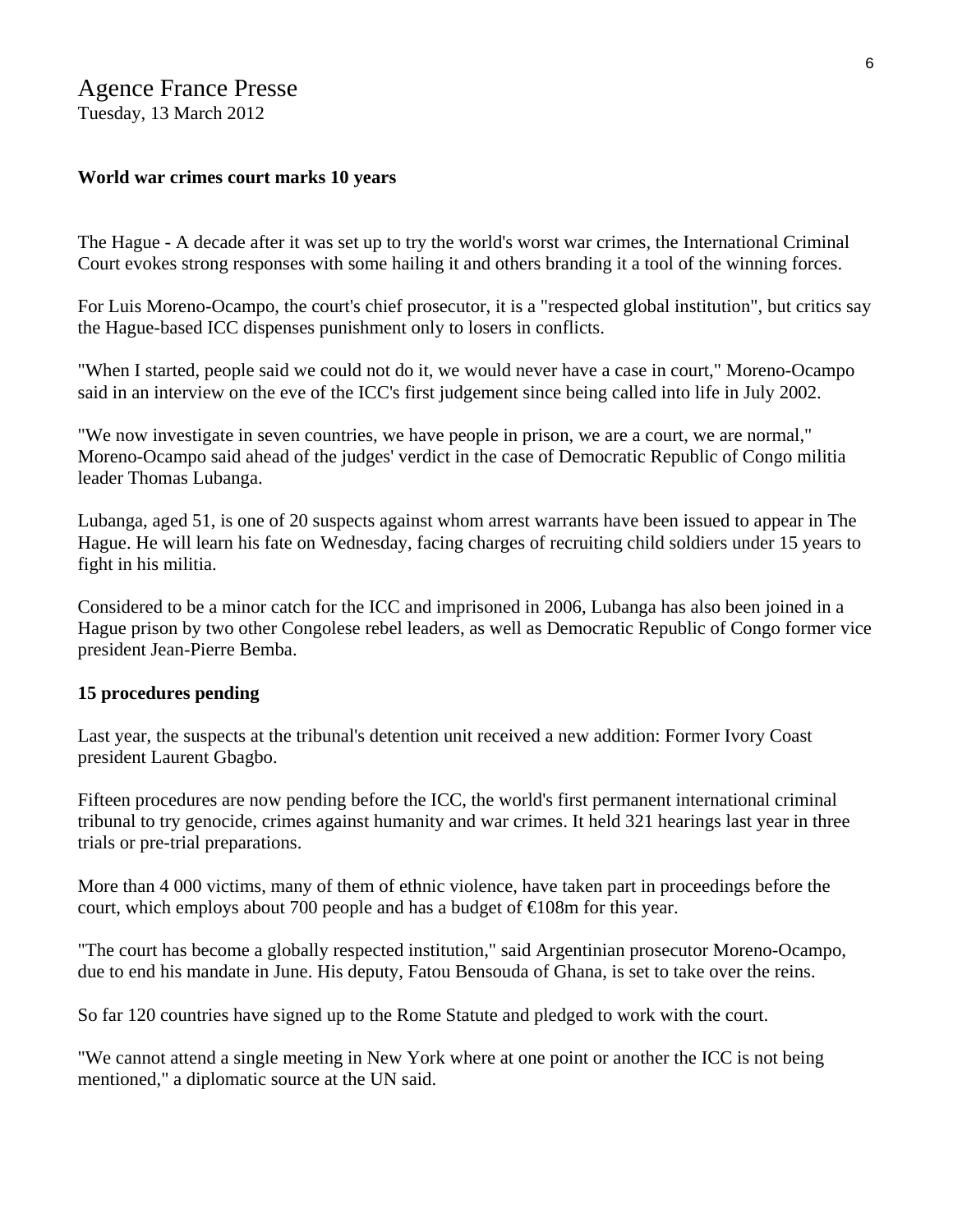#### **No police**

"The added value of the court is its legitimacy and its impartiality," the source said.

But there was a flip side, the source said.

"There lies the whole challenge for the future: Some countries would like to chose their suspects and decide themselves which arrest warrants should be executed.

"Already, nobody lifts a finger to arrest [Sudanese President] Omar al-Bashir," the source added.

Wanted by the ICC for genocide, Bashir continues to cock a snook at the ICC as he travels the world in defiance of UN Security Council resolutions, the source said.

The ICC does not have its own police force and is dependent on the goodwill of member states to nab suspects.

#### **Probes only on Africa**

It has garnered strong support from global NGOs, but also some criticism.

"We regret that all investigations are conducted in Africa," said Karine Bonneau of the International Federation for Human Rights (FIDH).

The African investigations were justified, added Human Rights Watch's Geraldine Mattioli, but it did hurt the court's legitimacy that some viewed it as a "tool of Western powers".

"The prosecution's strategy sometimes seems inadequate," Mattioli added.

For instance, only rebel leaders are being prosecuted for abuses in the DRC, "not the political and military leaders in Uganda, Rwanda and Kinshasa who have used these armed groups", she said.

"The court must do better in demonstrating that those in power can be targeted," said Goran Sluiter, an international criminal law professor at Amsterdam University.

#### **Powerful tool**

"In many situations those who have lost the conflict are being charged."

He said the ICC was today however being recognised as a "permanent institution and a very, very powerful tool".

"Somebody like [Syrian leader] Bashar Assad in Syria should be very afraid. It may be safe today and tomorrow, but who knows? Maybe in two of four years' time if there is a regime change and Syria submits the case, he could be at the ICC."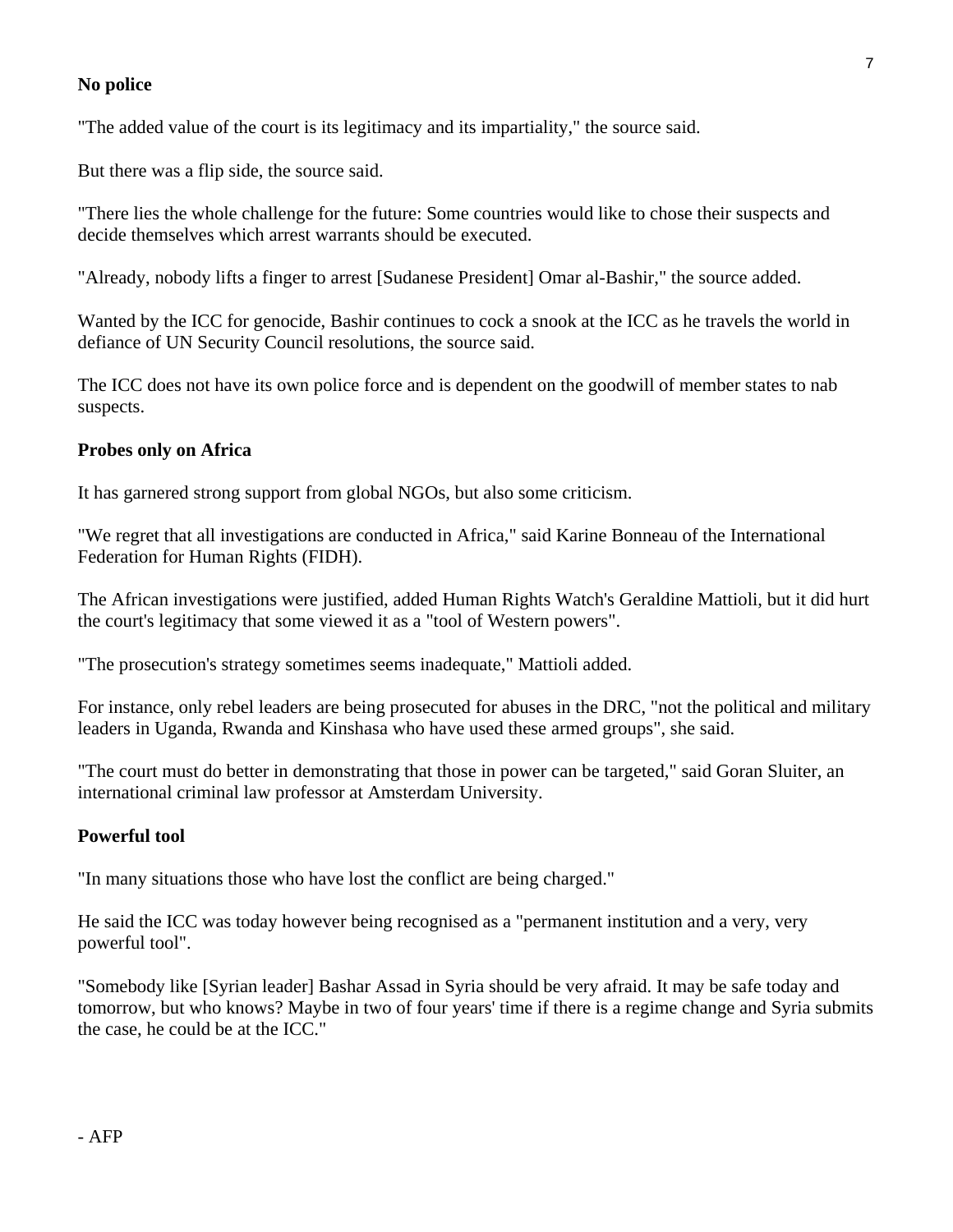#### **Hague Court to Decide Where Former Dictator of Chad Will Be Tried**

#### By MARLISE SIMONS

PARIS — International judges in The Hague are hearing a complex case this week that boils down to a single and unusual question: which country has the right to try Hissène Habré, the former president of Chad, who has been indicted in two nations in connection with political killings, torture and a host of other brutalities.

Senegal and Belgium have both charged Mr. Habré, but Senegal, where he now lives, has stalled any legal action for more than a decade, while refusing repeated extradition requests from Brussels.

The case has now landed before the International Court of Justice, the highest United Nations court that settles disputes between nations. Public hearings began Monday and are expected to last more than a week.

Mr. Habré, however, may not be in imminent danger of landing in any dock: now 69, he has lived undisturbed in his luxury villa in Dakar, Senegal's capital, since he fled a rebellion at home in 1990.

His fearsome rule, from 1982 to 1990, has been largely forgotten in a region where other strongmen and conflicts have since monopolized the news.

Mr. Habré's rise and fall played out during an earlier period of instability in North Africa: he received extensive support from Western countries, including the United States and France, which saw Chad, a former French colony, as a counterweight to its troublemaking neighbor to the north, Col. Muammar el-Qaddafi's Libya.

The Reagan administration provided covert support to help Mr. Habré take power in 1982 and provided him with military aid.

Mr. Habré turned that arsenal against his own people. The Chad Truth Commission said in 1992 that his government had killed up to 40,000 opponents and tortured many others. Survivors of the prisons run by the dreaded political police have described atrocities, including the torture and killing of fellow prisoners.

Although Chad is among the world's poorest nations, Mr. Habré is said to have acquired a sizable fortune. The truth commission found that even during the final days of his rule, he stole more than \$11 million from Chad's central bank and the treasury, and ordered his soldiers to pillage other funds from the provinces.

He is said to have used some of that fortune in Senegal to buy political and legal protection and to shield himself from unfavorable media accounts. When he arrived in Senegal, local newspapers reported that a bank in downtown Dakar had to temporarily close to count the cash that arrived in suitcases on Mr. Habré's plane.

In 2000, a Senegal court charged him with crimes against humanity, including "acts of torture and acts of barbarity."